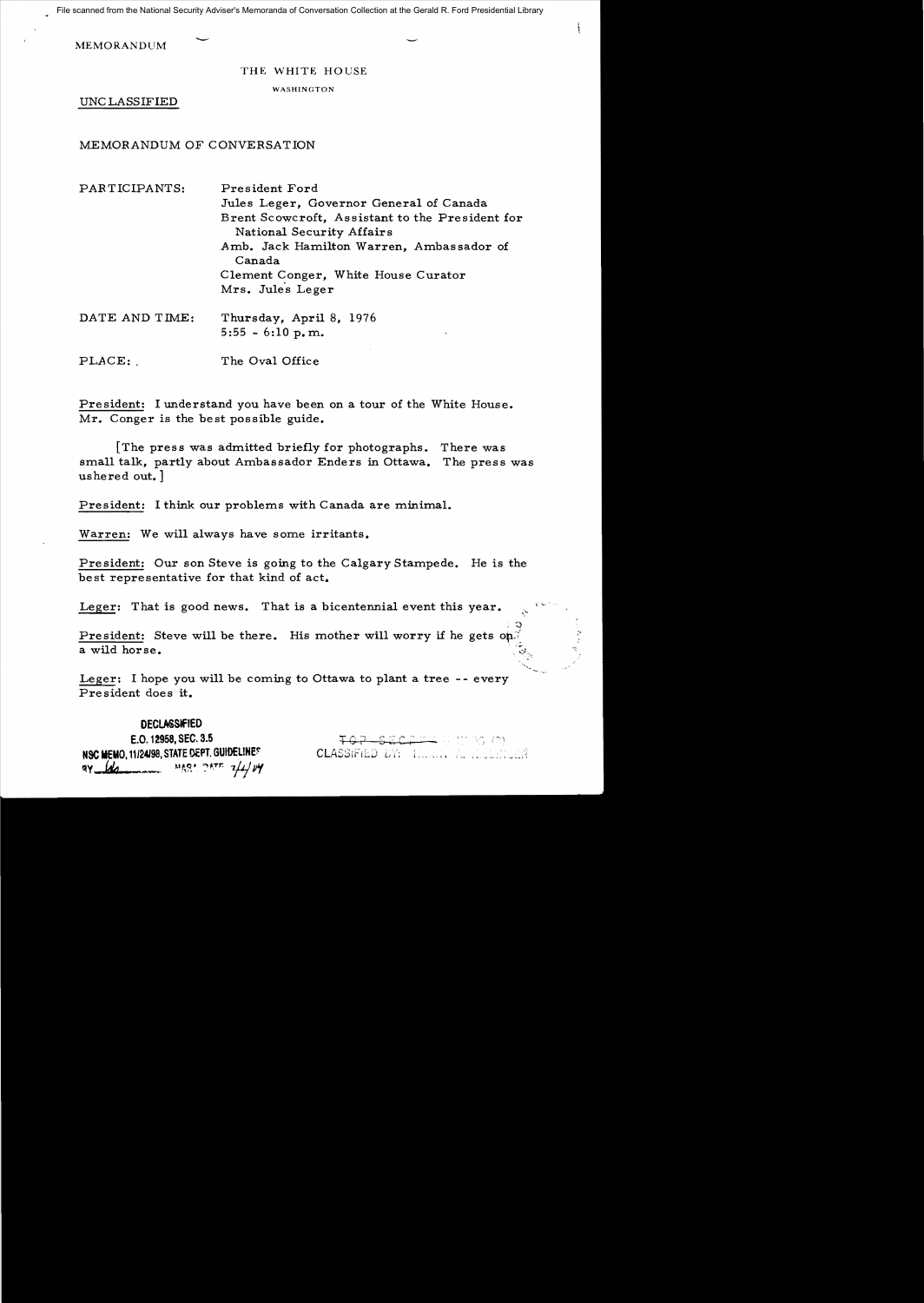## UNCLASSIFIED 2.

President: The last time Mrs. Ford and I were there was at the time of the St. Lawrence Seaway.

Mrs. Leger: I am here to pick Mr. Conger's brains on how you can have so much beauty in the White House, and to see friends.

Warren: And swim in our pool.

-

Mrs. Leger: Is it heated?

Warren: Yes.

President: Do you have a cover?

[Describes the cover on the White House pool]

Mrs. Leger: The bubble covers are ugly things.

President: I swim a quarter mile every day. That is 24 lengths.

Leger: And you do it every day! That is good news for the world.

Warren: The Legers are going down to South Carolina after they leave here. I hear Susan is going down.

President: Yes. My brother lives down there. They like it very much. How long will you be there?

Leger: One week.

President: It is a great time of the year.

Conger: They are going to Williamsburg also.

President: I hope to do that after November. It used to be that the nomination was done by the professionals. Now that we have open primaries, it is much more work and the pros don't have much influence.

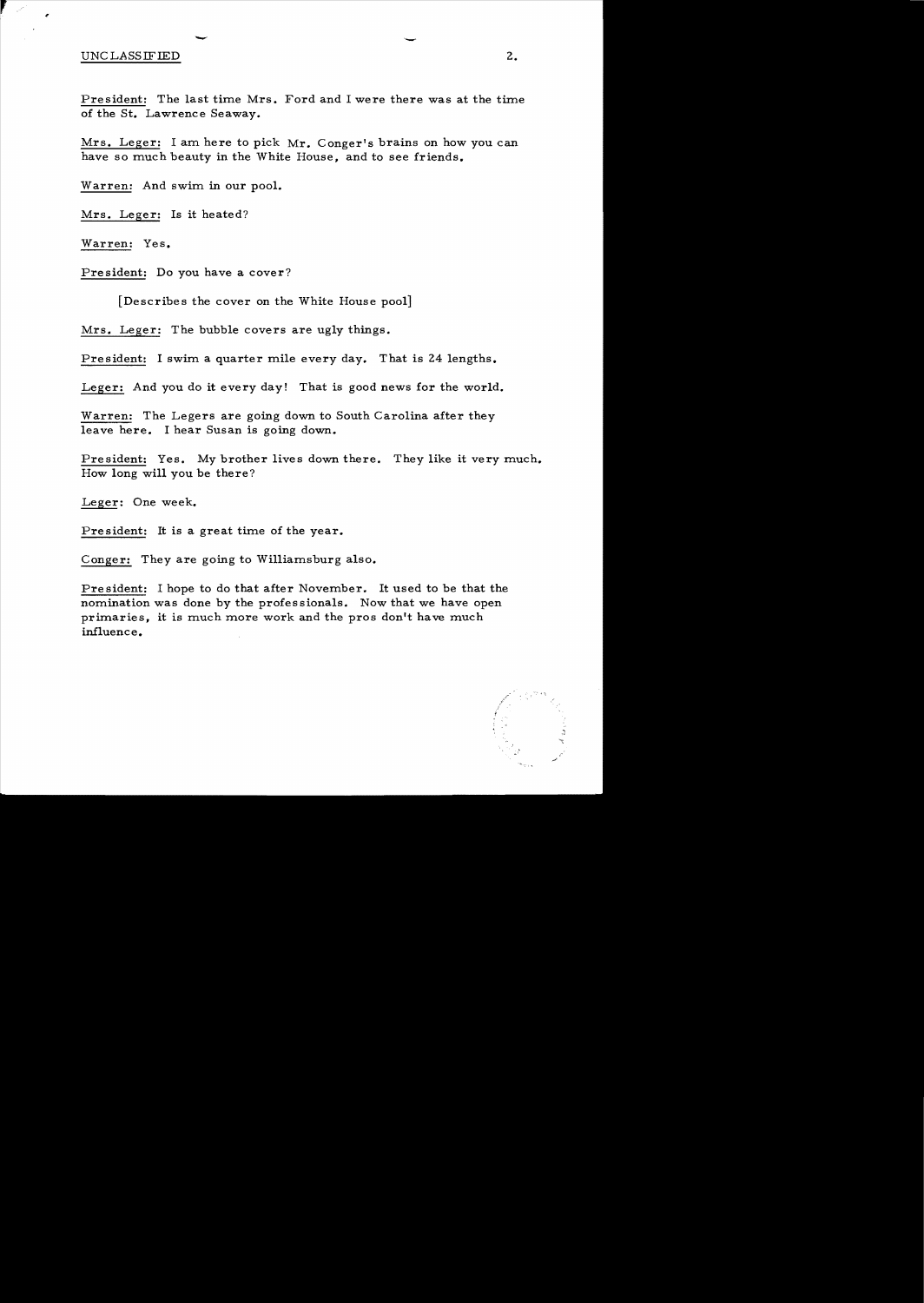7/ Garn Amend Leger 5155-6110 pm P I mikedand op have two or a tourge WH. Persia Semell Tilk - justhe and Farchers )  $(\rho_{\omega_{\alpha}\omega\theta})$ l'Ittink om parts co/Cassala are numinal W We will doing home resure mutants 1 Om son Clark is going to - Calgary storyed. Here have up, of faithof hid fact. Los That is good mans, of har was becentrums en très you. P son with methods of is mother with war 2) lacquite un a centil homos Le se je provid la courigte Otten to plant a Tues-Emmy pas du est P bot time how F - I were that was at the of St Lowence Serving Myh 9 août meut trouve de la faire de la faire de la terre de la terre Way of the to the purity.  $\omega$  yes Boy brave a commo? (Darchites = creer on c WH port) Max Tre butte every as eight things L'One epou de st very dans ! That is gard une for c whole world. lis tre legeus au join dans à S.C. open an